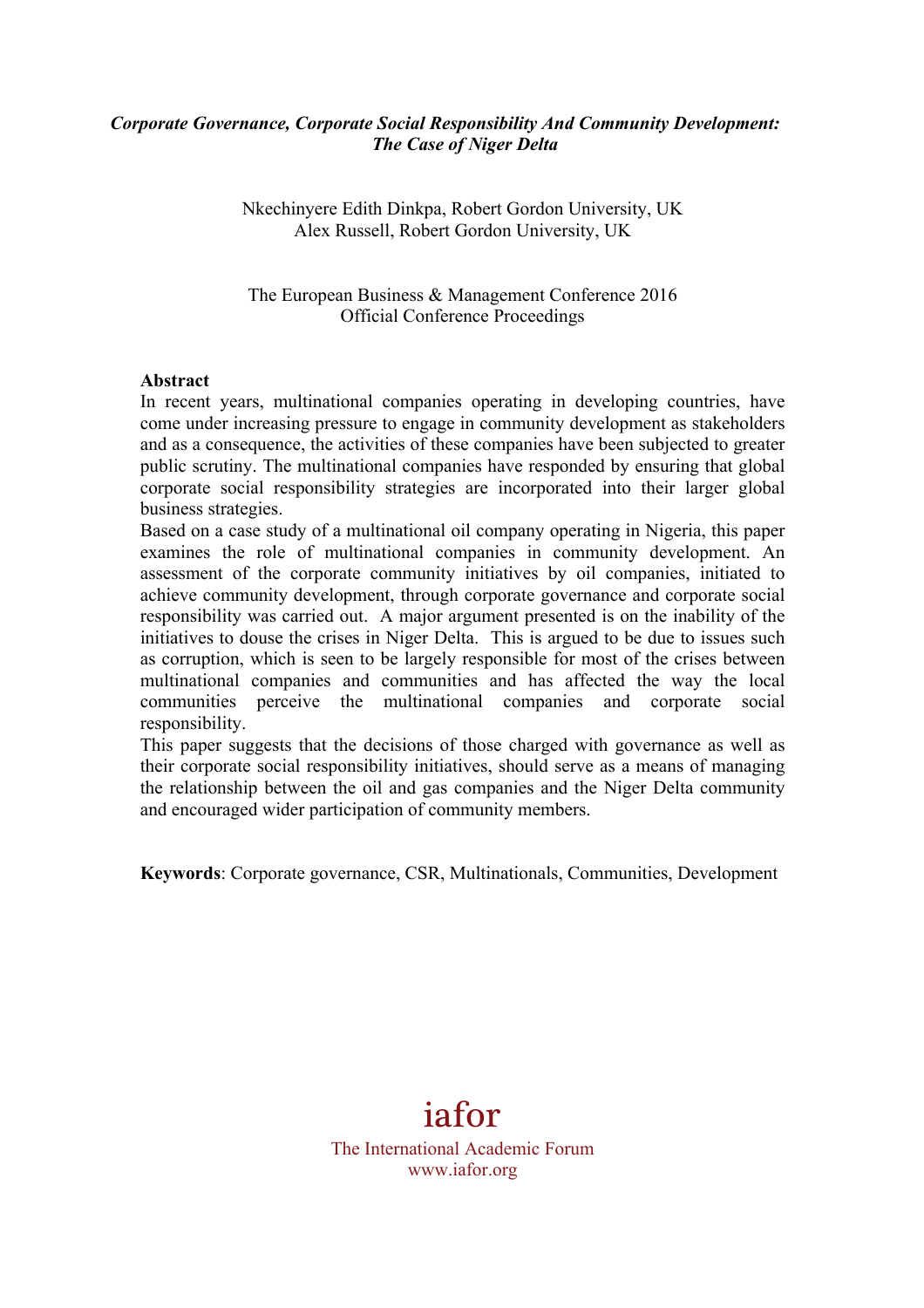#### **Introduction**

Globally, increasing emphasis has been placed on the need for good corporate governance and corporate social responsibility, which will enhance community development. Stakeholders have also placed a demand on the oil and gas companies with respect to developing community development projects, which will improve the conditions of the communities in which they operate. This demand is due to the minimal existence of infrastructure and community development projects. Prior research has shown that oil and gas companies can have a positive impact in communities where they operate, through good corporate governance and corporate social responsibility strategies, which prioritises sustainable community development (Chan, Watson and Woodliff 2014). Corporate governance and corporate social responsibility are two different concepts essential to community development. While corporate governance is seen as the way companies are directed and controlled (Cadbury committee1992), corporate social responsibility is seen as a way to characterise corporate values and behaviour (Thomsen 2006). These two concepts have been argued to be important in ensuring that multinational oil and gas companies are involved in community development (Chan, Watson and Woodliff 2014).

Prior studies have argued about the importance of multinational oil companies' involvement in community development of communities in which they operate (Du and Vieira 2012; Crane Matthew and Spense 2013; Andrew 2015), especially in developing countries where infrastructural developments are lacking (Idemudia 2014; Imomotimi and Collins 2014; Nzeadibe, Ajaero and Noke 2015; Acey 2016). Imomotimi and Collins (2014) suggests that the multinational oil and gas companies should be involved in community development as a way to demonstrate their corporate social responsibility policies. Even though companies have been perceived as entities whose primary interest is to maximize shareholders wealth (Hg 2007), Jamali (2006) suggested the need for companies to manage the interest of other stakeholders.

Accordingly, with the increasing level of social activism, stakeholder demands and expectations, it has indeed become imperative for companies to channel their focus on other aspects of corporate performance. Scholars have argued that companies now include such indicators as environmental performance, social and community development, value added as well as economic performance in evaluating their activities (Hardjono and van Marrewijk, 2001). In addition to including the performance indicators, companies are seen to be reinforcing the issue of corporate governance and corporate social responsibility (Chan, Watson and Woodliff 2014). Corporate governance and corporate social responsibility has been reinforced in the light of how companies produce their products, their community interactions and projects, their charitable activities as well as how they relate with other stakeholder groups. Thus, stakeholders groups have increasingly placed a demand on the oil and gas companies with respect to developing community development projects, which will improve the conditions of the communities in which they operate. The demand is due to the minimal existence of infrastructure and community development projects. For instance, in the Niger Delta region of Nigeria, emphasis have been placed on increasing the level of infrastructural developments by the multinational oil and gas companies operating within the region. Idemudia (2014) argued that the multinational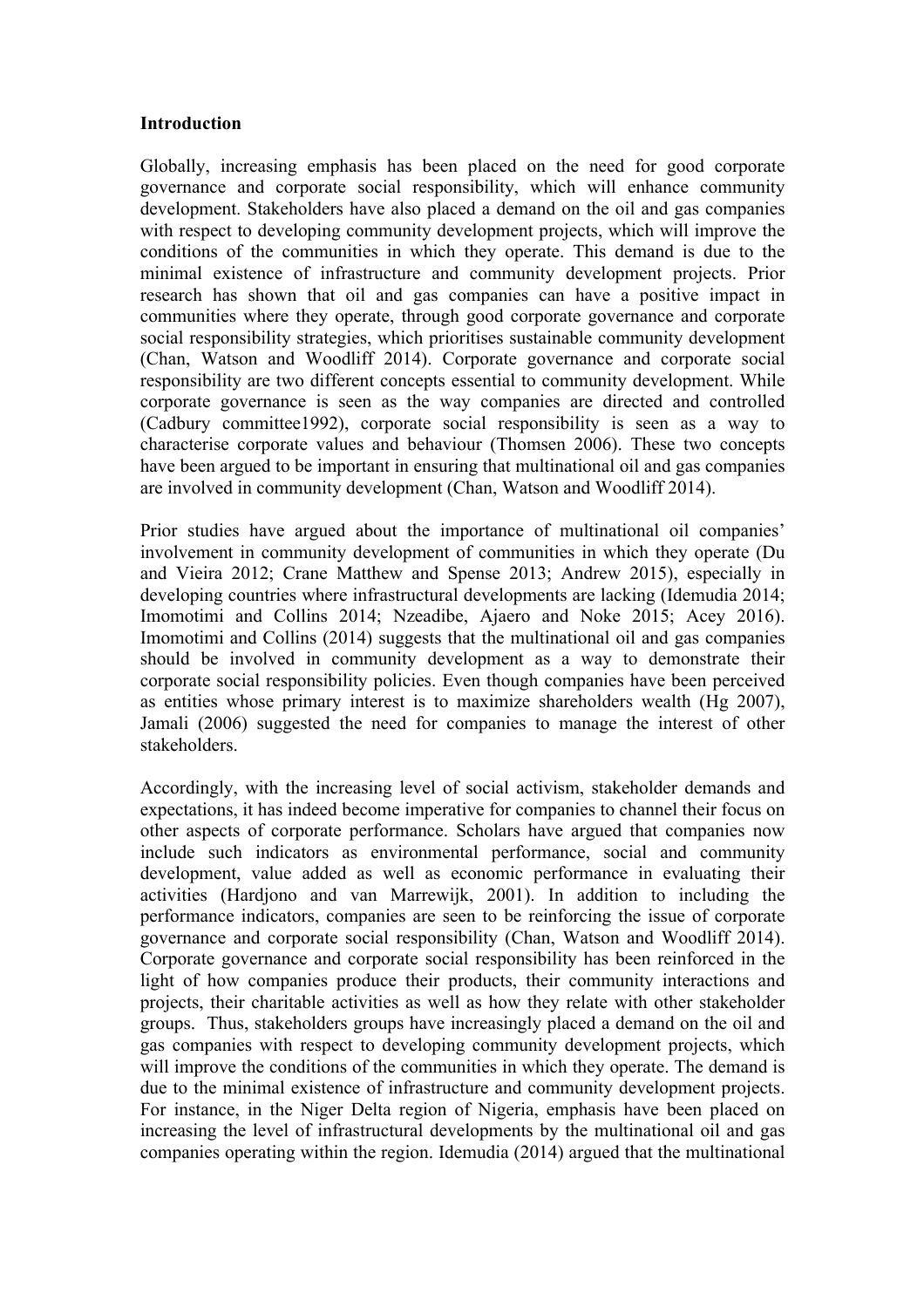oil and gas companies operating in Niger Delta should be involved in sustainable community projects as an act of their corporate citizenship.

Hence, both corporate governance and corporate social responsibility have become very essential in conducting the affairs of companies. Based on a study of the multinational oil companies operating in Nigeria, this paper examines the role of multinational companies in community development in the Niger Delta. The paper will conduct review of Niger Delta Region and level of infrastructural development. It will then assess the corporate community involvement by multinational oil and gas companies in Niger Delta. To further emphasise their corporate community effort, the paper will use an example of a multinational oil and gas company to highlight the efforts made towards community development in the Niger delta. Furthermore, the paper will identify some of the reasons why the crises in Niger Delta region still persist despite the community developmental efforts.

# **The Niger Delta Region and level of infrastructural development**

The Niger delta region of Nigeria contributes most of the oil and gas reserves in Nigeria. Their contribution has placed Nigeria as one of the top 10 countries contributing about 60% of the world oil, while the oil and gas sector accounts most of the foreign exchange of the Nigerian Government (Obi and Rustard 2011; IEA 2013; NNPC 2013). Irrespective of the vast resources available to this region, as well as, the activities of the multinational oil and gas companies in trying explore the enormous natural resources, most people in Niger Delta region of Nigeria are impoverished (Obi and Rustad 2011a) and lack basic amenities such as healthcare, good roads, drinking water and electricity. Currently in Niger Delta, the low level of infrastructural development is caused partly due to, policies that appear to be unfavourable to the region and the oil exploration of the oil and gas companies operating within the region. One of the by-products of oil exploration within the region is the truncated sustainability of Niger Delta environment. The environmental issues, which arise as a result of the oil exploration, have greatly undermined the existence of the people of Niger Delta (Amnesty international 2009). Oil and gas exploration in Niger Delta region has contributed greatly to the environmental degradation in the region. More so, environmental degradation is argued to be the result of oil spillage, oil pipeline leakage and gas flaring. For instance, gas flaring is argued to have an undesirable effect on the safety and health of the indigenes of Niger Delta (Nwaichi and Uzazobana 2011) and have an adverse environmental impact (Homssi 2012; Ismail and Umukoro 2014).

Nevertheless, increase in the level of exploration in the region, has encouraged the inflow of the multinational oil and gas companies within Niger Delta region thereby increasing the contribution of the region to Nigerian foreign reserve and total revenue. Additionally, the presence of multinational oil and gas companies has also increased the level of association between the people of Niger Delta region and oil companies. Despite the contribution of the region to the revenue of the Nigeria, the level of poverty in Niger Delta region is pervasive. Therefore, a contrast exist between the level of contribution of the Niger Delta region to the total revenue of Nigeria and the pervasive level of poverty in Niger Delta region. Furthermore, the indigenes of Niger Delta feel alienated and deprived. This has resulted in conflicts, which sometimes involved kidnapping and violence between the people of Niger Delta and the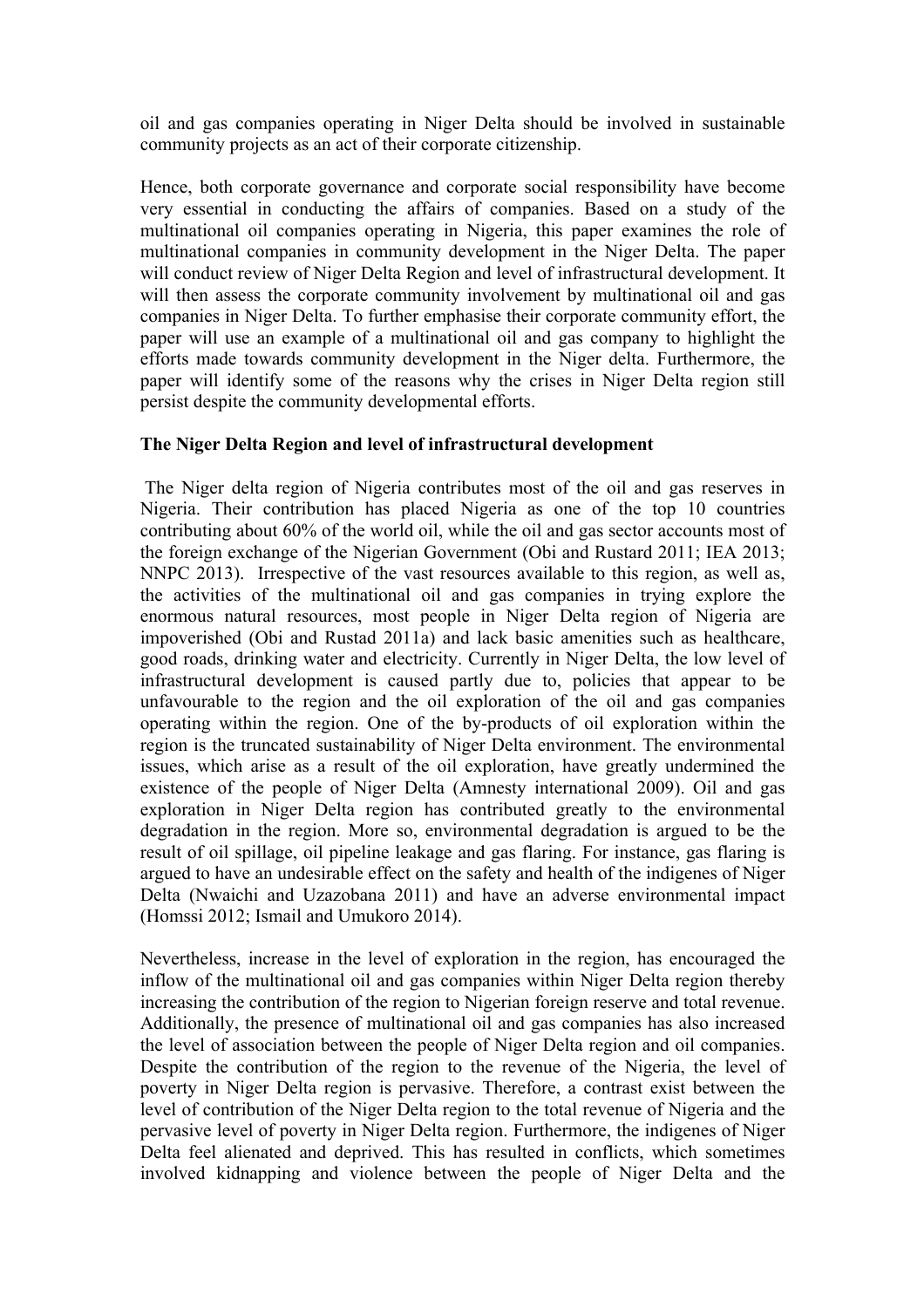multinational oil and gas companies. Even though Nwankwo (2015) argued that in Niger Delta, the prevailing perspective of people is when and where will the next conflict be, Frynas (2000) suggested that conflict has not always been the nature of the relationship between the Niger Delta indigenes and the oil and gas companies. It is argued that the relationship between Niger Delta indigenes and the multinational companies were very cordial in the 1960s and there was corporation between them (Frynas 2001) but became a conflictual one due to the endemic level of poverty, feeling of alienation and deprivation as well as the undesirable impact of oil and gas activities in Niger Delta region (Okolo 2014). The expectation of the people in Niger Delta region is to see as much infrastructural development within the region as is currently seen in other parts of the country such as Abuja and Lagos. However, their expectation appears to be an illusion as very little has been done, to meet the expectations of the people of Niger Delta. This has resulted in the emergence of pressure groups.

Organizing as pressure groups, the indigenes of Niger Delta tries to put across their plight to the government of the Federal Republic of Nigeria as well as the oil and gas companies operating within the region. Irrespective of the indigenes organizing as pressure groups, they appear to be ineffective in their agitations before the multinational oil and gas companies as well as the government. This may be due to their inability to use their social positions as pressure groups, to ensure that the economic and political factors, which determine their wellbeing are influenced in their favour. In addition, the arbitrariness of the government, as well as, persistent corruption has been argued to be another reason why Niger Delta region is yet have some of their points of agitations met (Okolo 2014). This implies that the indigenes of Niger Delta region feel powerless, insecure and vulnerable in a society in which they ought to feel protected and secured. These have contributed in no small measure to the level of poverty as well as the underdevelopment of the Niger Delta region. For this reason, Nigeria has witnessed several conflicts in Niger Delta. The emergence of the Niger Delta Avengers is a prime example of a conflict propelled by economic inequality, underdevelopment, corruption, marginalization, inadequate governance and lack of basic amenities. The recent activities of the Niger Delta avengers, suggests that there is an increasing need for more corporate community relations in Niger Delta.

Thus, the situation in Niger Delta has placed a huge demand on those charged with governance of oil companies, pertaining to their corporate social responsibility, which is expected to impact on community development. This is argued to have become a strong area of focus for the oil and gas companies, especially with the level of destruction of oil and gas facilities such as oil pipelines by the indigenes, damage to company reputation as well as the cost of repairing the vandalized or destroyed facilities. The oil and gas companies, in trying to address the conflicts are argued to incorporate corporate social responsibility initiatives, such as stakeholder engagement, partnership with the Niger Delta communities through infrastructural development as well as other philanthropic activities. Despite these efforts, the relationship between the oil and gas companies and Niger Delta community has been argued to be a relationship filled with animosity (Frynas 2001; Idemudia 2014). This implies that the efforts have not been successful in putting a stop to the agitations of the indigenes of Niger Delta, which suggests a gap between community expectations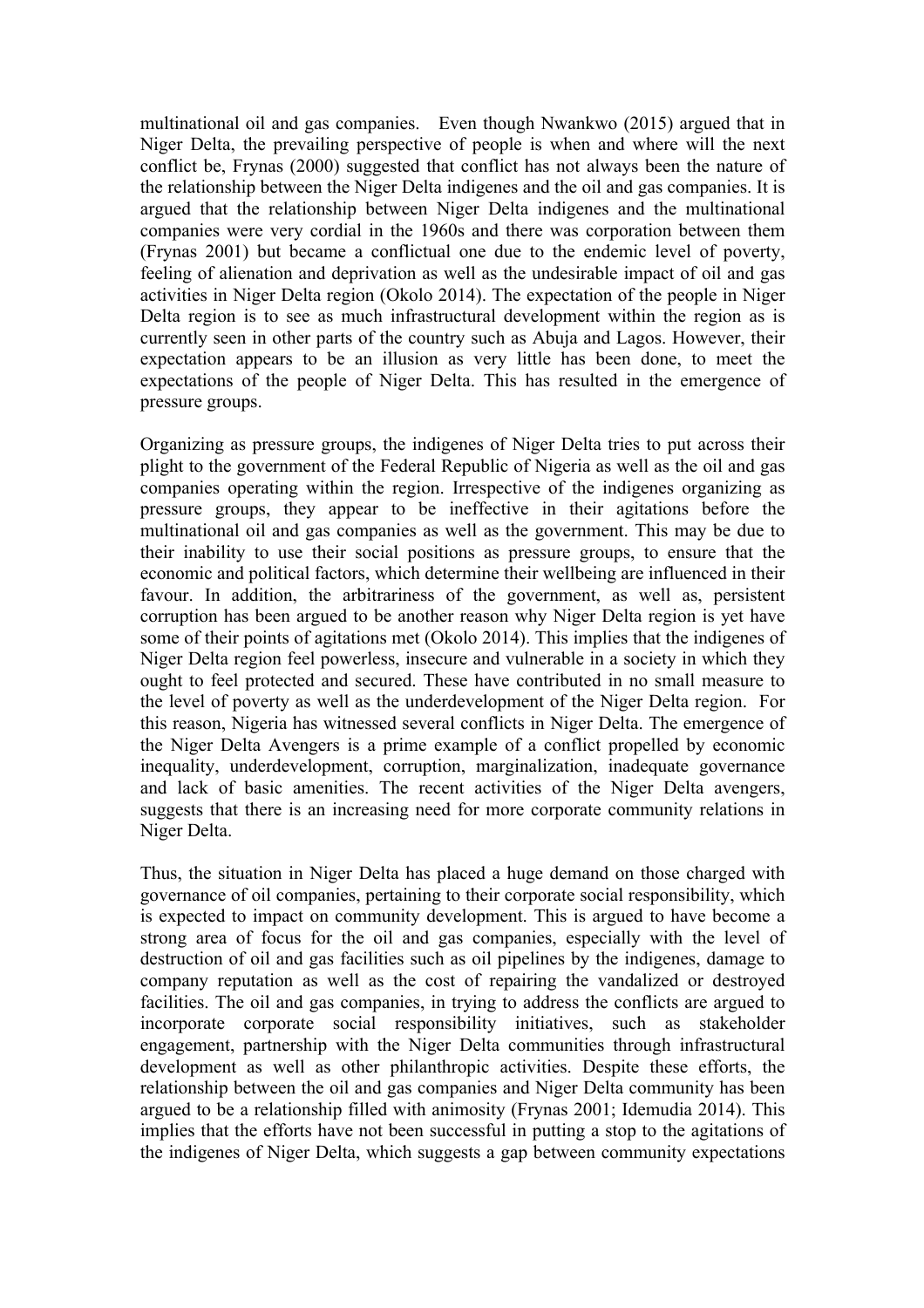and corporate social responsibility efforts expressed through the community involvement projects or initiatives of the oil and gas companies.

# **Corporate community involvement in the Niger Delta**

Corporate community involvement is a very broad area in corporate strategies and is impacted by both corporate governance and corporate social responsibility. Liu et al. (2013) suggests that it is a strategy, which manages the goodwill of a company, towards the community in which they operate, in order to gain social influence, community solidarity as well as access to information. This implies that corporate community involvement may include company/community partnerships, philanthropic activities and other business practices, which, may impact positively on the goodwill of the company. While Liu et al. (2013) argued that corporate community involvement provides the company with the opportunity to demonstrate their goodwill within communities, in which they operate, critics such as Idemudia (2014) suggests that corporate community involvement has such limitations as being defensive and reactive. Similarly, Acey (2016) argued that companies perform their acts of goodwill in response to certain stimulus. This implies that it may take a destructive act such as kidnapping of key company officials by Niger Delta militants or the recent bombings by Niger Delta avengers to prompt the company to perform their acts of goodwill.

According to Okafor (2003), western practices and values are the underpinnings of corporate community involvement, as a result, unsuitable for developing nations such as Nigeria. Despite this, oil and gas companies uses corporate community involvement activities or projects to drive their social responsibility agenda, in order to create goodwill, within communities in which they operate. Thus, corporate governance and corporate social responsibility have a role to play. Kemp (2010) argued that the model of governance adopted to manage the corporate community involvement practices, would impact on the outcome of such practices and may rely on such decisions as to whether to manage the practices internally, externally or in collaboration with other stakeholders.

Over the years, different corporate community involvement models have emerged. Idemudia (2014) suggests three governance models for corporate community involvement namely, traditional in house model, corporate community foundation and the global memorandum of understanding which have developed in Niger Delta region. Each of the model approaches corporate community involvement differently, and oil and gas companies in the Niger delta select their model based on organisational attributes, motives as well as contextual factors. This implies that different oil and gas companies adopt different models or a combination of models. For instance, while chevron and shell adopted the global memorandum of understanding model, Exxon Mobil uses the traditional in house model.

Ameashi and Amoa (2010) suggested that different perspectives of capitalism might determine the choice of model. The models are also determined by circumstantial factors, which influence the manner in which companies may choose to engage with local community. For instance, Idemudia (2010) argued that the change to community development approach from community assistance approach by Shell was influenced by the 1990s crises in Ogoni land. Likewise, Hoben et al. (2012) suggested that the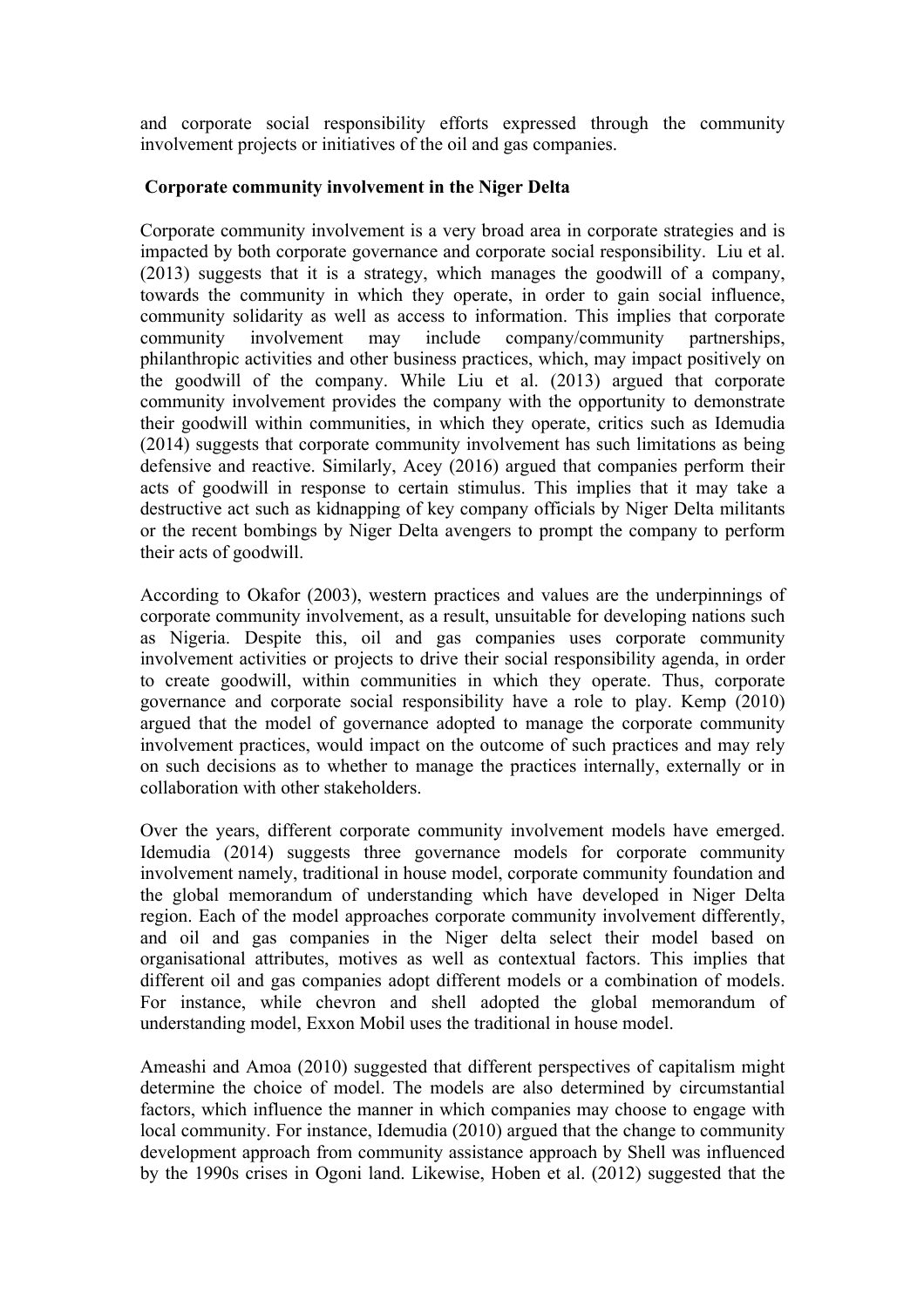change from the traditional in house model to the global memorandum of understanding model by Chevron was influenced by the Warri crises in the early 2000. Idemudia (2014) argued that another reason why companies may adopt different models is inter-organizational learning. For instance, Statoil developed the corporate community foundation model to ensure that there is no repeat of the of the Royal Dutch Shell experience. Likewise, in 2005, shell adopted the global memorandum of understanding model, which was considered to be a more effective model, when they perceived the limitations of their community and sustainability development model.

Based on the arguments above, it can be deduced that the multinational companies operating in Nigeria to ensure community development in Niger Delta have used several corporate community involvement models. Also, as the multinational oil companies identify a limitation, they seek to explore an alternative model, which they believe will be more effective. For the purpose of this paper, the attempts made by Shell Petroleum Development Company hereafter referred to as Shell, to ensure community development in the Niger delta will be examined as an example.

# **Efforts made towards community development in the Niger delta and the challenges faced**

Shell is the largest oil and gas company in Nigeria with over 1000 producing wells, eight gas plants 6000 kilometres of pipelines and flow lines, 87 flow stations. Shell has engaged in organised corporate community involvement in the Niger Delta since 1960 ranging from the implementation of various corporate community involvement models to employing the indigenes of the Niger Delta region. For example shell Nigeria records that 95% of their full time staff are Nigerians. This implies that in their bid to ensure community development, the citizens of Nigeria are employed. With strong focus on good corporate governance and corporate social responsibility Shell continues to embark upon sustainable social development. Some of the corporate community involvement efforts made by shell are shown in the table below and thereafter explained.

| <b>Period</b> | <b>Model</b>             | Approach                     |
|---------------|--------------------------|------------------------------|
| 1960-1997     | Assistance<br>Community  | Philanthropic in nature      |
|               | Model                    | with shell providing what    |
|               |                          | they perceive to be lacking  |
|               |                          | in communities.              |
| 1998-2003     | development<br>Community | Philanthropic in nature but  |
|               | model                    | empowered communities        |
|               |                          | to fully participate in      |
|               |                          | developing development       |
|               |                          | plans and prioritizing their |
|               |                          | developmental needs.         |
| 2004-2006     | Sustainable<br>community | Appointment of area teams    |
|               | development model        | to communicate regularly     |
|               |                          | with communities who are     |
|               |                          | in charge of<br>their        |
|               |                          | development<br>using         |
|               |                          | projects which improves      |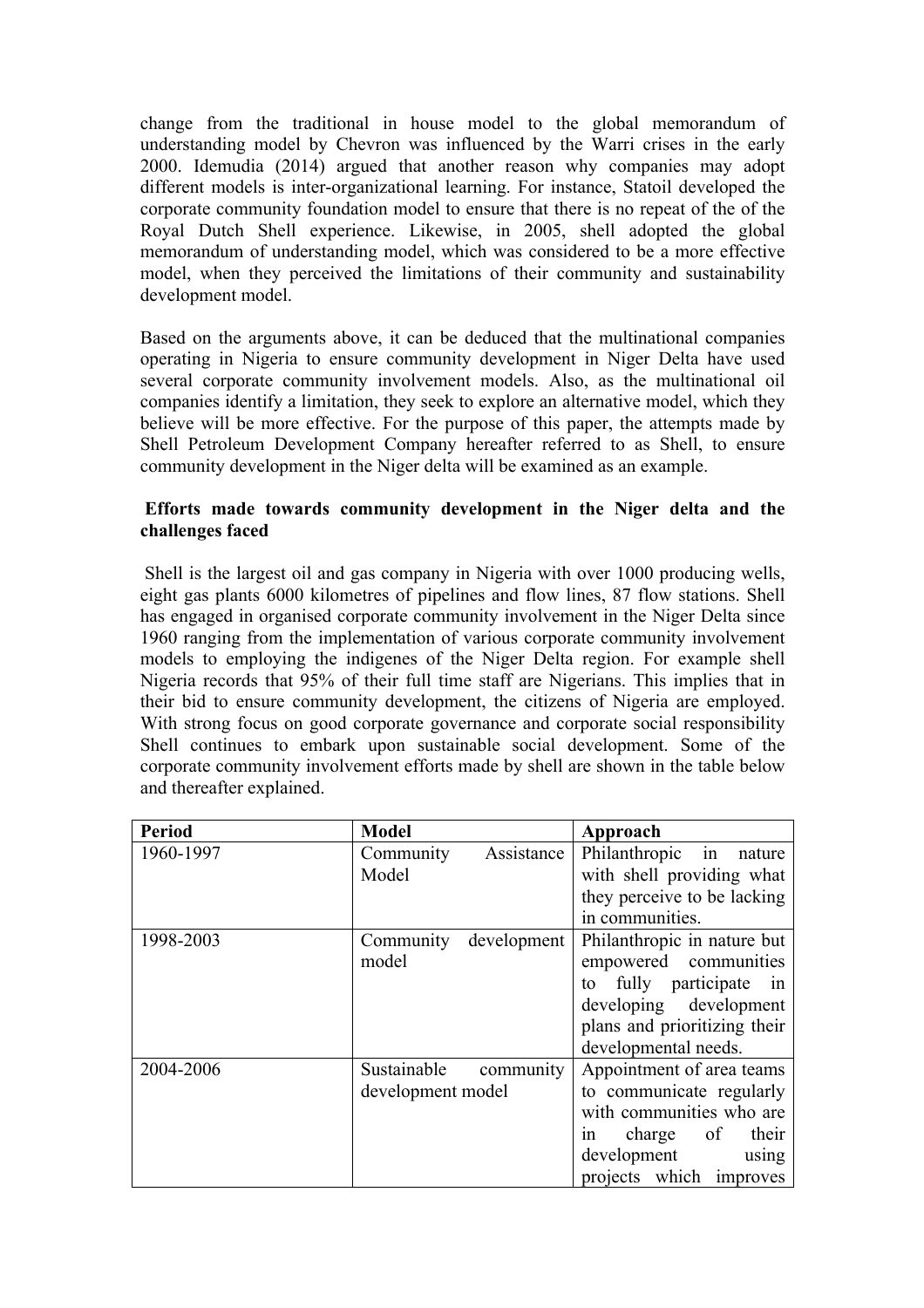|              |               | their ability to their own                  |
|--------------|---------------|---------------------------------------------|
|              |               | socio-economic                              |
|              |               | development                                 |
| $2006$ -date |               | Global memorandum of Makes use of community |
|              | understanding | clusters and<br>brings                      |
|              |               | together, communities,                      |
|              |               | state representatives, non-                 |
|              |               | profit organizations, local                 |
|              |               | government and Shell, in a                  |
|              |               | decision<br>making                          |
|              |               | committee referred to as                    |
|              |               | cluster development board                   |

**Source**: Author using information from SPDC website

# **Community assistance model**

Shell adopted the community assistance model of corporate community involvement between the periods 1960 to 1997. The community assistance model is essentially about providing such amenities as healthcare, drinking water, and good roads as well as other amenities to Niger Delta communities. The philanthropic nature of this model implies that Shell will focus on what they perceive to be lacking in the communities and provide them to the communities. The non-involvement of indigenes gives the community a feeling of helplessness. Over time, the communities who would rather see themselves as partners on the wheel of progress, no longer received the amenities provided as an act of philanthropy but saw it as payment for exploring and polluting the environment. As a result, the communities expect and demand further amenities from shell as well as other multinational oil and gas companies within the region. This model seen as a top-down approach to community development and was ineffective in Niger Delta. This implies that the approach could not alleviate poverty through one off provisions of certain basic amenities for the communities and could have been sustainable, if sustainable long-term projects, which will ensure sustainable development, are embarked upon.

# **Community development model**

Given the ineffectiveness of the community assistance model, Shell saw the need to change their approach and between the periods 1998 to 2003 adopted the community development model of corporate community involvement. The community development model was also philanthropic in nature. However, in addition to its philanthropic nature, the community development model involved the communities in the development of their collective needs, in terms of infrastructural developments in order of priority, to enable Shell assist in solving their most pressing economic needs. According to SPDC (1999), communities were empowered to fully participate in the development of a corporate development plans, with the support of Shell's partners; hence, a lot of projects were embarked on. SPDC (1999) suggests that the community development model was more effective than the community assistance approach because it emphasized a bottom up approach to community development. Ite (2004) argued that shell attracted foreign direct investments under this model, which exemplified a multi-stakeholder approach to community development. Despite the success recorded by the community development model, SPDC (2004) suggested that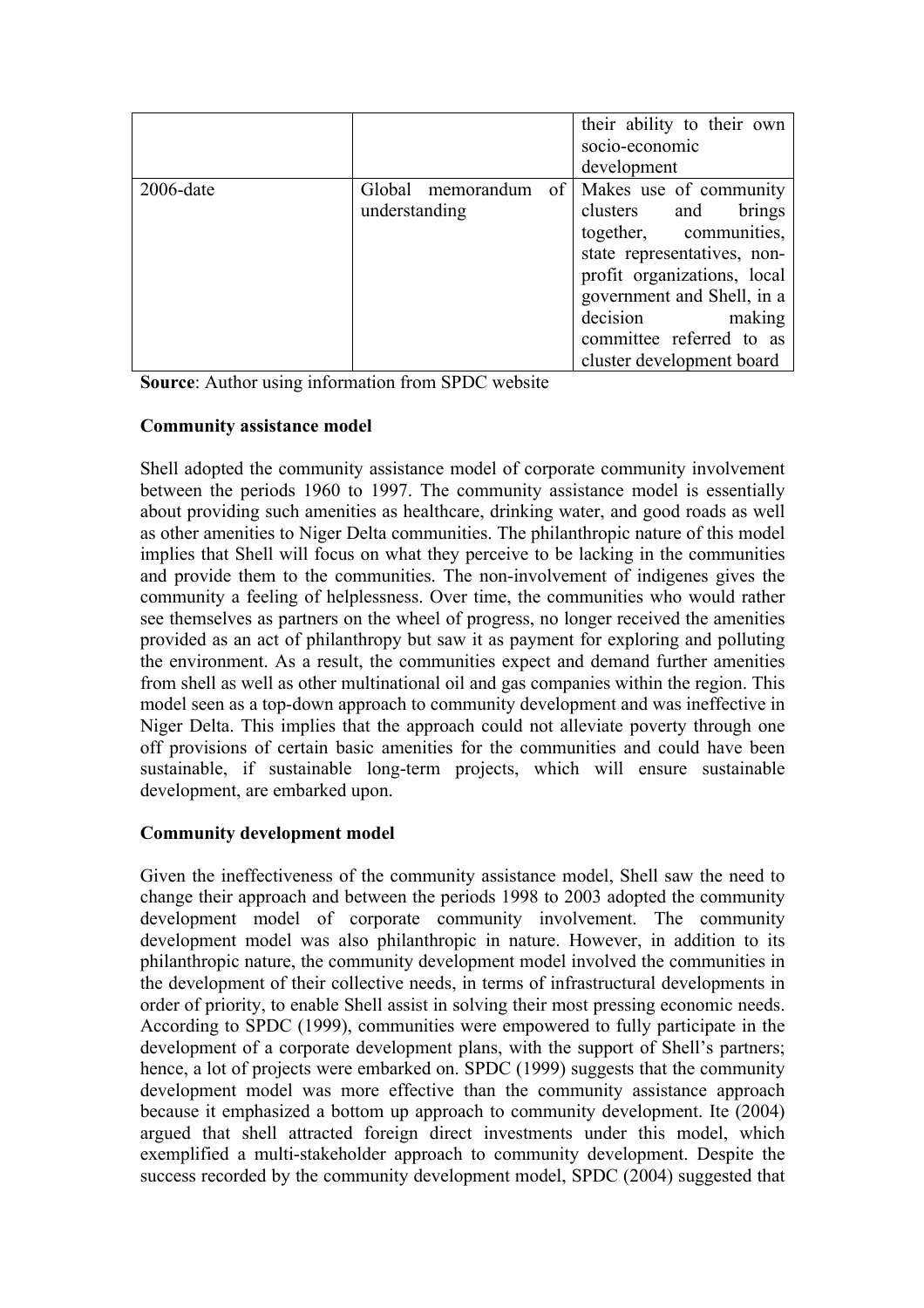shell was limited in the attainment of all the objectives of their community development policy, due to the incorporation of the community assistance model while applying the community development model. The limitations caused increased expectations from the communities and when expectations were not met, crises ensued (WAC Global Services 2003). According to SPDC (2004) Shell, identifying with the limitation saw a need to approach community development using a sustainable community development approach, which would emphasize sustainability rather than the volume of projects embarked on.

## **Sustainable community development model**

With the challenges face by shell in in approaching corporate community involvement using the community development model, Shell adopted the sustainable community development model in 2004. The sustainable community development approach emphasized important areas of economic empowerment, healthy living, human capital development as well as partnership with progressive stakeholder groups such as international organisations. Area teams were appointed, to interact with the communities on a daily basis, which ensured that due consideration is given to community issues. SPDC (2004) suggests that the sustainable community development put the communities in charge of their development, using projects, which improves their ability to contribute to their own socio-economic development. As a strategy, shell draws resources from government agencies, local partners as well as international partners in order to complement the efforts made to ensure corporate community involvement in Niger Delta. This is achieved through project partnership and strategic alliances. For instance, Shell launched a strategic partnerships with the World Bank's International Finance Corporation to ensure seamless community development projects. According to Finlayson (2003), the project partnerships and strategic alliances provide the opportunity for joint funding of community development projects and inter-agency collaboration. These collaborations and partnerships stems from the understanding that Shell may not have all that is required, to resolve all the developmental issues in the Niger Delta.

# **Global memorandum of understanding**

In 2006, shell in their bid to further improve the sustainable community development approach, adopted the global memorandum of understanding model. The global memorandum of understanding was considered to be a more effective model, when Shell perceived the limitations of their community and sustainability development models. The global memorandum of understanding is an agreement between community clusters based on local governments and shell, which brings together, communities, state representatives, non-profit organizations, local government and Shell, in a decision making committee referred to as cluster development board (SPDC 2013). The agreement allows shell and its joint venture partners to make available a secure funding for a period of five years, which will fund the communities preferred developmental needs. The global memorandum of understanding emphasized such issues as prevention of conflicts, transparency, and regular communication with the communities, sustainability and accountability. The progress achieved by the global memorandum of understanding, is such that other oil and gas companies, operating in the Niger Delta, have applied it successfully.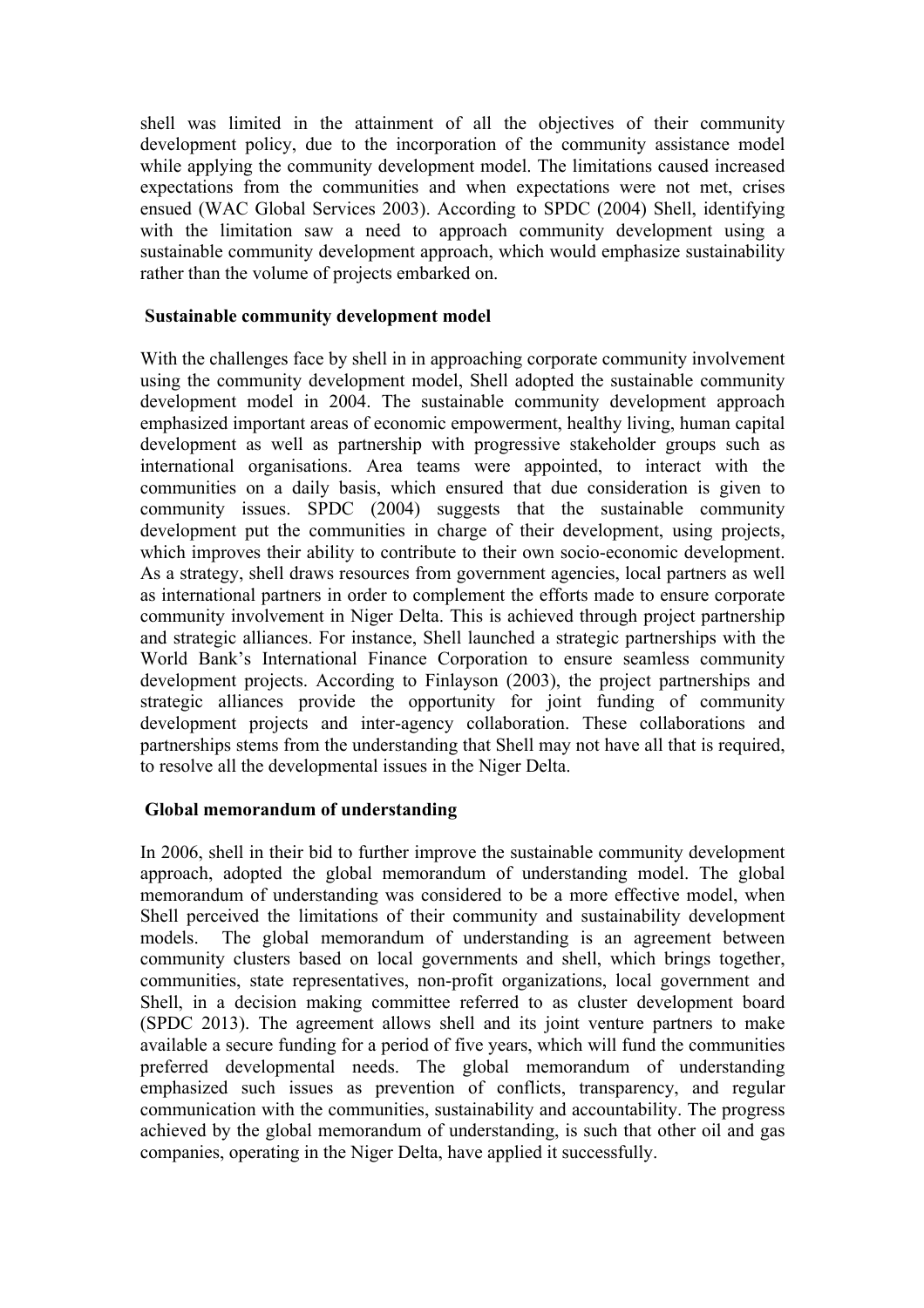Since the global memorandum of understanding came into effect, Shell has signed agreements with over 33 clusters covering over 349 communities and has successfully completed over 723 projects with over \$117 million expended on the projects. According to Amadi and Abdullah (2011), the global memorandum of understanding now forms part of Shell's wider sustainable community development strategy (Amadi and Abdullah, 2011). It aims to empower, improve quality of life, stimulate employment, reduce poverty, and fulfil Shell's social performance goals (Odeleye, 2011). Shell has provided 27 health care facilities, which serves the communities in the Niger Delta (Obore 2010). Additionally, Shell has been awarding postgraduate degree scholarships to indigenes of Rivers, Delta and Bayelsa since 2010, to study courses relevant in oil and gas industry. Some other successes recorded due to the implementation of the global memorandum of understanding are shown in the table below:

| <b>Number</b>  | of <sub>1</sub> | <b>Region</b> | <b>State</b>        | <b>Details</b>                                                                                                                                                                                                                                                                                                 |
|----------------|-----------------|---------------|---------------------|----------------------------------------------------------------------------------------------------------------------------------------------------------------------------------------------------------------------------------------------------------------------------------------------------------------|
| clusters       |                 |               |                     |                                                                                                                                                                                                                                                                                                                |
| $\overline{4}$ |                 | Niger Delta   | <b>Rivers State</b> | Etche<br>1,<br>Akuku<br>Toru<br>IA<br>and<br>Degema 3 which<br>are four clusters in<br>Rivers state have<br>scholarships<br>had<br>awarded to their<br>indigenes to study<br>both in Nigeria and<br>abroad.                                                                                                    |
| 1              |                 | Niger Delta   | Bayelsa State       | In<br>Bayelsa<br>state,<br>Takiri cluster<br>the<br>has implemented a<br>four-month<br>adult<br>literacy program in<br>partnership<br>with<br>the National Youth<br>service<br>Corp<br>$(NYSC)$ .<br>The<br>cluster has<br>also<br>assisted indigenes<br>to obtain the first<br>school-leaving<br>certificate. |
| 1              |                 | Niger Delta   | <b>Rivers State</b> | in<br>RA<br>cluster<br>Rivers<br><b>State</b><br>provided 90 market<br>stalls<br>1n<br>Rumibekwe market<br>Portharcourt<br>in<br>providing<br>self-<br>employment<br>opportunities<br>for<br>about 300 women.                                                                                                  |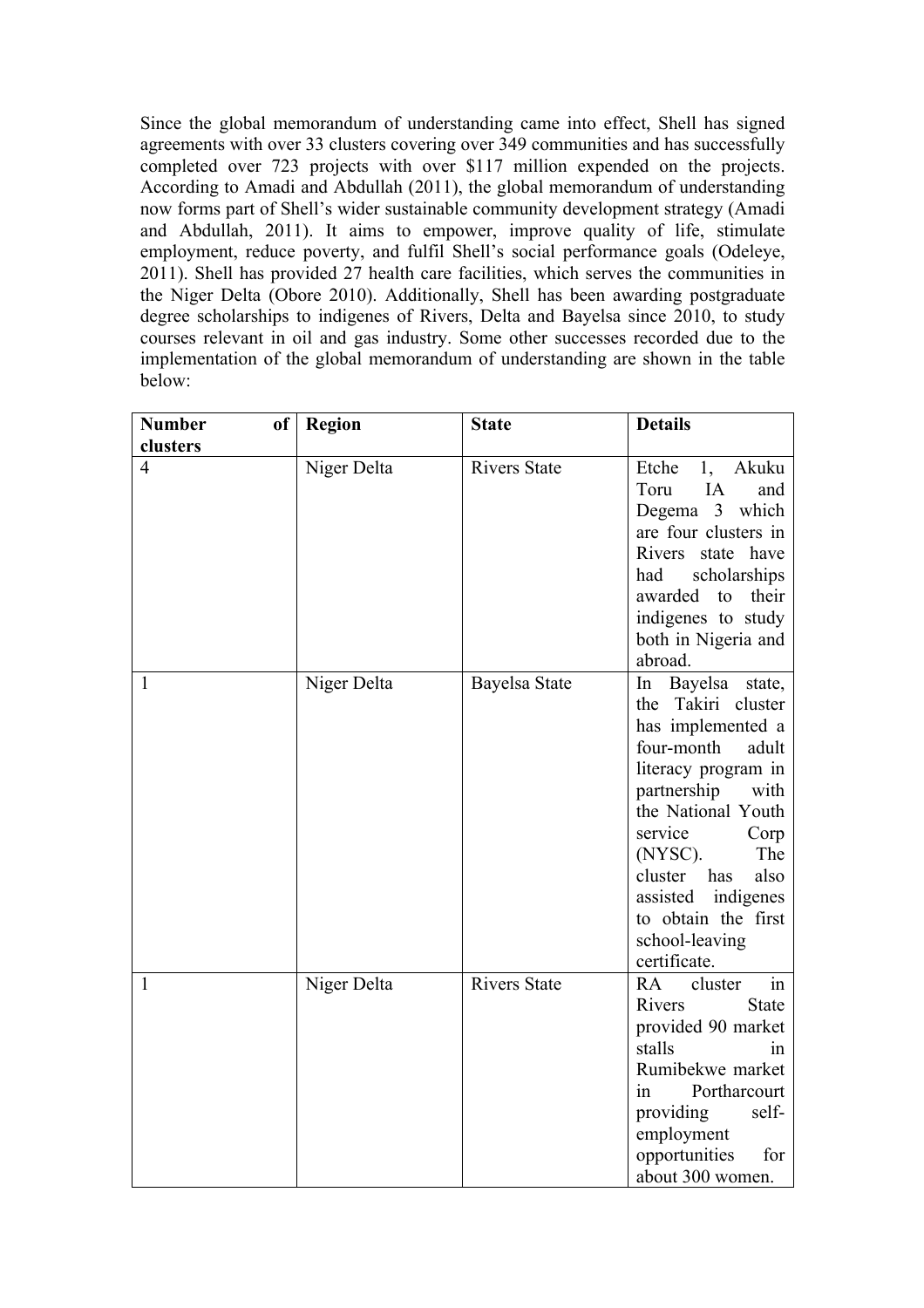| 1            | Niger Delta | <b>Rivers State</b> | The Rivers<br><b>State</b> |
|--------------|-------------|---------------------|----------------------------|
|              |             |                     | Degema 3 cluster           |
|              |             |                     | development                |
|              |             |                     | foundation,<br>in          |
|              |             |                     | partnership<br>with        |
|              |             |                     |                            |
|              |             |                     | Skye<br>bank               |
|              |             |                     | launched<br>a              |
|              |             |                     | 'transport to wealth       |
|              |             |                     | scheme.<br><b>Shell</b>    |
|              |             |                     | contributed to this        |
|              |             |                     | project with<br>over       |
|              |             |                     | \$1.5 million.<br>The      |
|              |             |                     | project made<br>100        |
|              |             |                     | unemployed<br>men          |
|              |             |                     | and women<br>taxi          |
|              |             |                     | drivers, who now           |
|              |             |                     | own their own taxis        |
|              |             |                     | the cost of which is       |
|              |             |                     | to be paid out of          |
|              |             |                     | the profit of their        |
|              |             |                     | business.                  |
| $\mathbf{1}$ |             |                     | \$90000<br>A               |
|              | Niger Delta | Bayelsa State       |                            |
|              |             |                     | counterpart funding        |
|              |             |                     | was received by the        |
|              |             |                     | Nembe<br>City              |
|              |             |                     | Development                |
|              |             |                     | foundation<br>1n           |
|              |             |                     | Bayelsa state. The         |
|              |             |                     | fund was used for          |
|              |             |                     | building<br>capacity       |
|              |             |                     | and<br>61<br>over          |
|              |             |                     | indigenes                  |
|              |             |                     | benefited.                 |
| 1            | Niger Delta | <b>Rivers State</b> | Through<br>the             |
|              |             |                     | Oyigbo Cluster in          |
|              |             |                     | Rivers<br>state,<br>15     |
|              |             |                     | engineering                |
|              |             |                     | graduates are being        |
|              |             |                     | trained,<br>to             |
|              |             |                     | understand<br>the          |
|              |             |                     |                            |
|              |             |                     | operations<br>and          |
|              |             |                     | maintenance<br>of          |
|              |             |                     | power plants<br>and        |
|              |             |                     | auxiliary<br>its           |
|              |             |                     | facilities and aims        |
|              |             |                     | to train 30 youths         |
|              |             |                     | over a period of           |
|              |             |                     | four years.                |
| 1            | Niger Delta | Bayelsa State       | Nembe<br>Through           |
|              |             |                     | Bassambiri                 |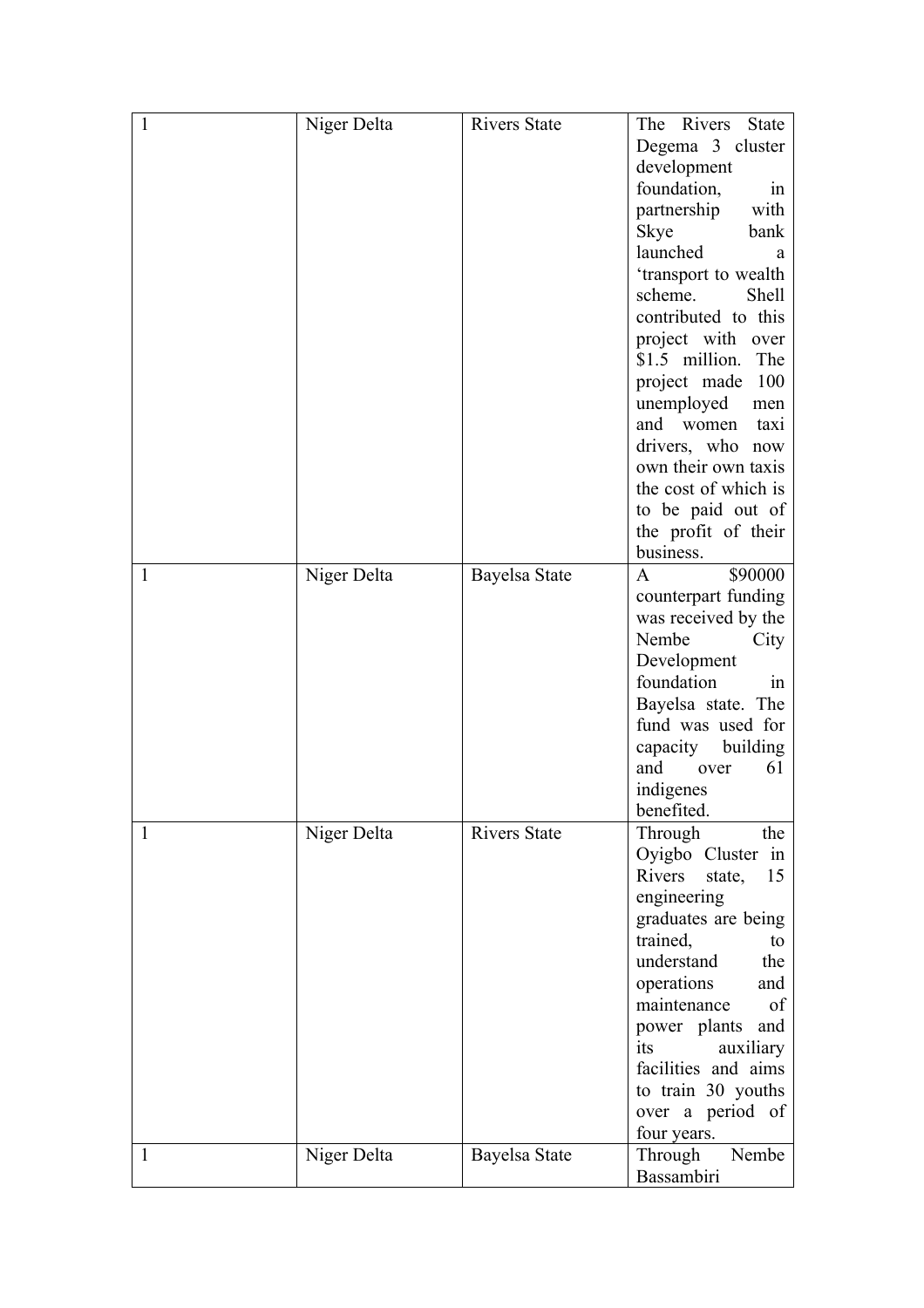|  | Development          |
|--|----------------------|
|  | in<br>Foundation     |
|  | Bayelsa<br>State,    |
|  | boreholes with       |
|  | water quality of the |
|  | world health         |
|  | organisation         |
|  | standard<br>were     |
|  | provided for the     |
|  | Okipriri             |
|  | community            |
|  | providing 10,000     |
|  | litres of water per  |
|  | day.                 |

**Source**: Author using information from SPDC website

Suggestively, the shell initiatives and projects under the global memorandum of understanding may be seen as a reflection of good decision making by those in charge of governance as well as an effective application of Shell's corporate social responsibility policies. In spite of the initiatives and projects, Idemudia (2014) suggested that the projects have only been able to take care of a comparatively small fraction of the Niger Delta population. For example, even though financial assistance is provided for 6,670 students were assisted financially in the postgraduate, undergraduate and secondary scholarship programs in the Niger Delta, the Nigerian federal ministry of education (2015) suggests that the number of people enrolled in the region was over 20million. This implies that the number of people who benefit from the initiatives, when compared to the wider population is not very significant and the impact their education may make on the wider populace may be minimal. Based on this, there seem to be a major issue with the impact of these initiatives, which by a stretch of logic may imply a significant issue with both governance decisions regarding the initiatives, as well as the application of Shell's corporate social responsibility policies. In addition, it is argued that the total coverage, in terms of the number of people who benefitted from the projects, can be significant at micro level but may not be significant at the macro level (Christian Aid 2004; Quake 2008). Therefore, the initiatives and projects are argued to be insufficient in dealing with the environmental, social and ethical challenge (Visser 2010) and suggested a form of incremental corporate social responsibility (Visser 2012) in Niger Delta.

Seemingly, Shell has had significant corporate social responsibility expenditure yet; the impact made in the Niger Delta still remains at the micro level. Although, it may be assumed that an increasing corporate responsibility expenditure should produce a macro level development and wider societal impact, such an assumption may fail to consider other issues which affects the implementation of corporate social responsibility strategies in Niger Delta which is well out of the scope of corporate social responsibility.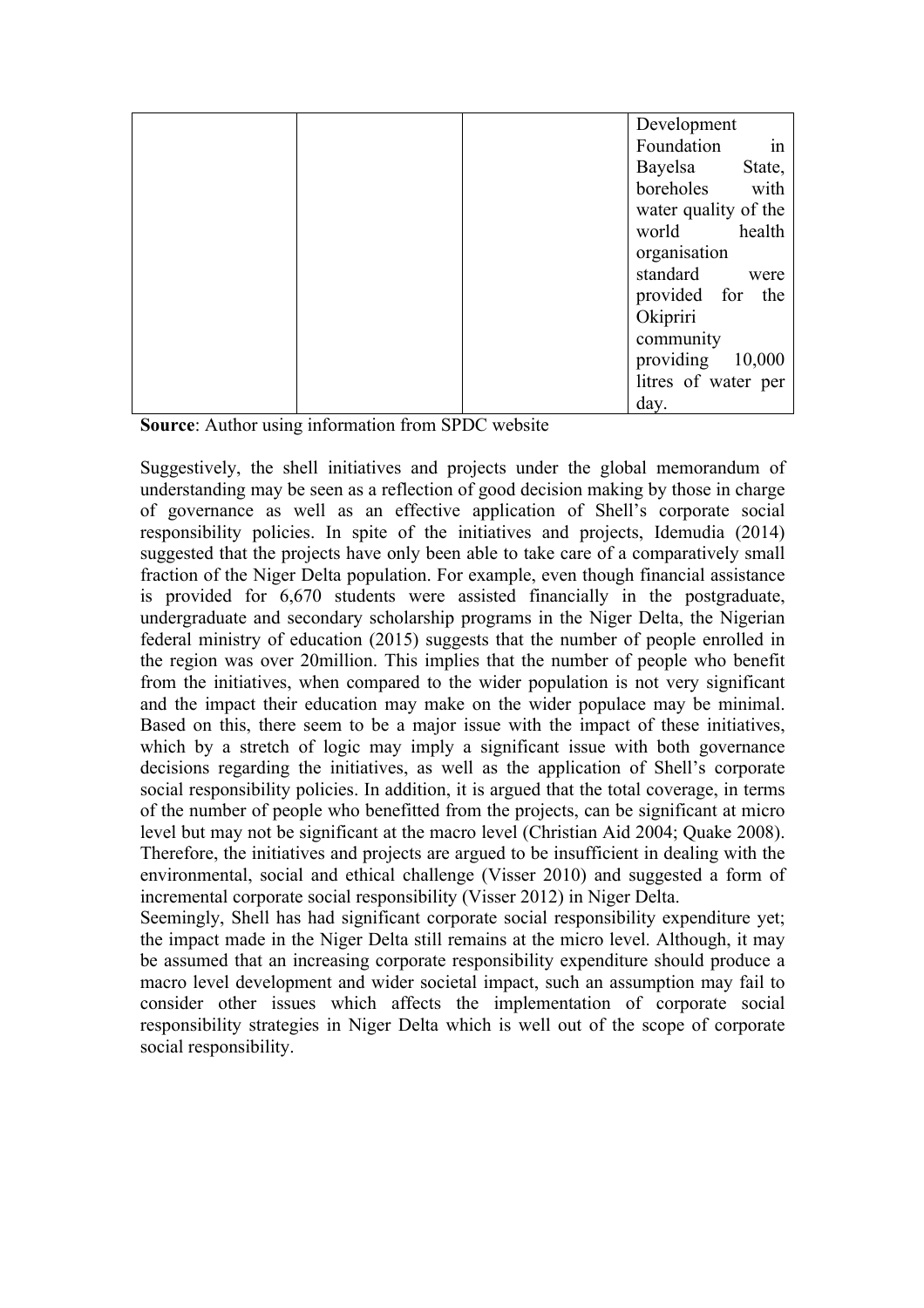# **Why the crises despite the community developmental efforts**

Based on the corporate community developmental efforts highlighted above, the Niger delta seems to be besieged with crises, as a way of protesting the minimal impact of the projects. Scholars have suggested several factors contributing to the crises in Niger Delta region. Akpan  $(2006)$  argued that the divide and rule<sup>1</sup> approach by oil and gas companies is a possible reason for the ineffectiveness of the community developmental efforts. Similarly, community fragmentation, greediness among community leaders (also known as local chiefs and in some instances High chiefs) as well as ethnic competition for the ownership of natural resources, are strong indicators of how corporate social responsibility projects may influence the ongoing militant insurgency in the Niger Delta ( Idemudia and Ite 2006; Watts 2008; Asuni 2009; Nwoke 2015). In addition, Omotola, (2009) suggested that the multinational oil and gas company projects may add minimal additional benefit to the indigenes of Niger Delta because they are motivated by capitalist expansionism. Furthermore, Idemudia and Ige (2006) argued that gas flaring and other oil and gas related environmental pollutions has an adverse implication for the health of the Niger Delta indigenes and the community expects to be well compensated. In line with Idemudia and Ige (2006), Nwoke (2015) argued that gas flaring and other oil and gas related environmental pollution are not sufficiently compensated for by the corporate social responsibility project in the region.

Nevertheless, with communities perceiving the corporate social responsibility projects, as rental for the use and abuse of their environment during oil exploration and the top down approach used by Shell and other multinational oil and gas companies, concerns have been raised as to what the multinational oil and gas companies perceive to be the need of the communities (Frynas 2005; Amadi and Abdullah 2011; Nwoke 2015). Therefore, it may be inferred that the corporate social responsibility projects and initiatives may cause divisions in the communities, as the communities strive for a greater level of development.

Another issue which influences the minimal impact made by the corporate social responsibility projects in the Niger Delta is corruption. Idemudia (2010) and Nwoke (2015) suggested that there is a high level of misappropriation of funds meant to alleviate poverty, provide infrastructural amenities and attain an improved level of socio-economic development. The level of corruption is argued to be a reflection of the inability of development agencies and Nigerian government, to judiciously utilise funds to foster development in the Niger Delta (Amadi and Abdullah, 2011). This implies that the potential of corporate social responsibility projects to succeed in Niger Delta, may be hindered by the level of corruption in Nigeria. Ogula (2012) recognised issues which impacts on the ability of the corporate social responsibility projects to address the developmental issues in Niger Delta, and suggests that it would be unfair to expect the projects and initiatives alone to solve the developmental issues.

It is argued that the multinational oil and gas companies politically influence government policies to favour their activities (Omeje 2005; Okontan 2008; Obi,

-

 $1$  Divide and rule is a strategy used to gain and maintain power by breaking up larger concentrations of power into pieces such that individually, they have less power than the one implementing the strategy.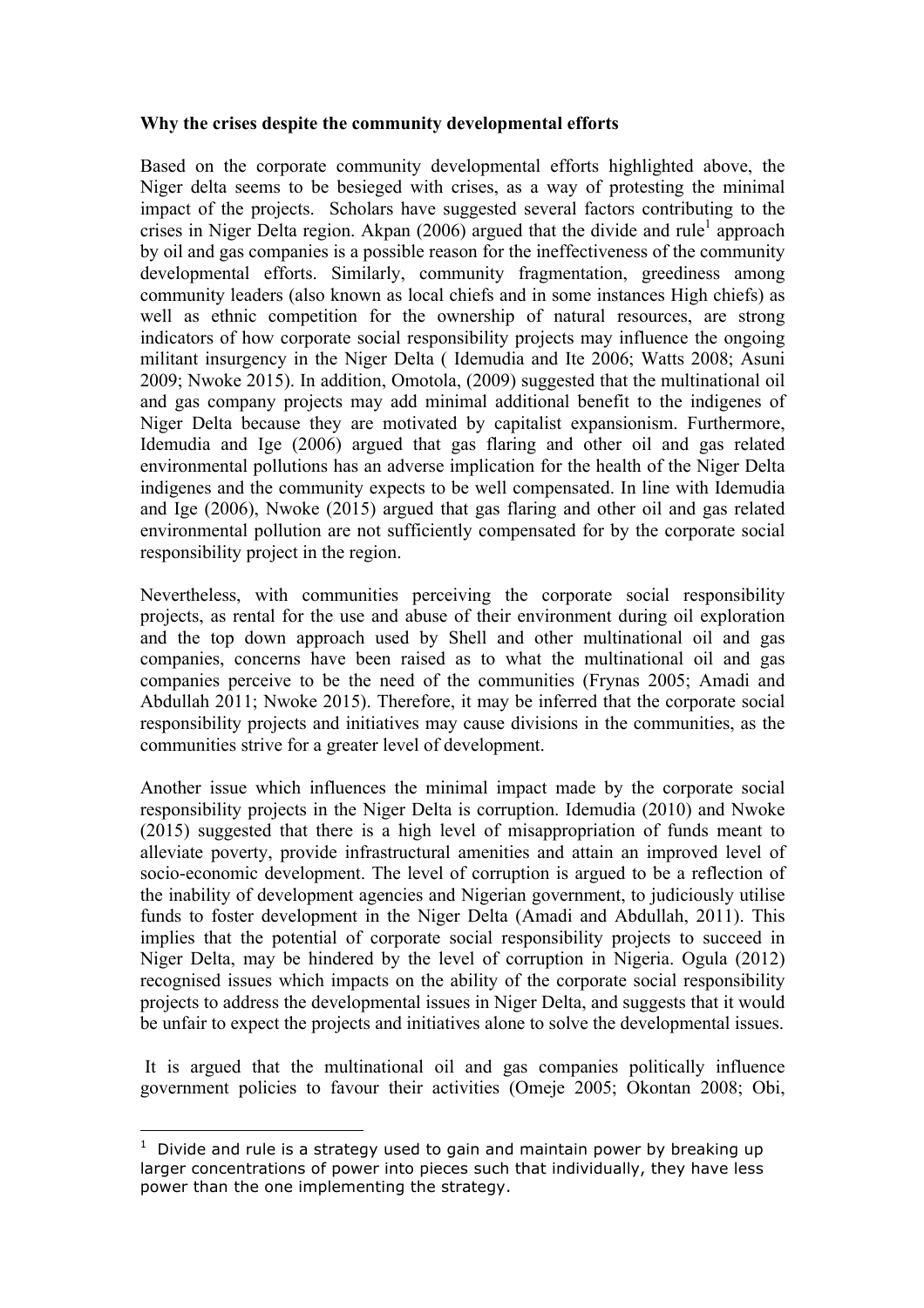2009), which may have adverse implications for the communities in which they operate. For instance, Ako and Oluduro (2010) suggested that such political influence is a reason why the Nigerian government is yet to amend the laws relating to gas flaring in order to ensure that it is stopped. This implies that they are yielded to the political lobbying of the multinational oil and gas companies regarding the issue of gas flaring. Ako et al. (2007) argued that the multinational oil and gas companies are criticised for their mode of operation, which is a reflection of poor corporate social responsibility practices. Their mode of operation is argued to be below the standard of operation in developed nations (Ajayi and Ovharhe 2016).

From the above, it is obvious that the multinational oil companies have in their attempt to ensure community development, adopted different models of corporate community involvement. However, given the current crises in the Niger Delta involving the Niger Delta avengers, it appears that these models have not effectively addressed the developmental needs of the Niger Delta community.

# **Conclusion**

Undoubtedly, the Niger Delta generates a significant amount of the resources used for economic development in Nigeria but paradoxically; the region is among the least developed part of the country. In order to address the issue of infrastructural development, the oil and gas companies operating within the region, came up with corporate community projects, which ought to address the lack of infrastructural development within the region. However, this paper has shown that the corporate community projects on one hand, has great potential to promote development in the Niger Delta region and on the other hand, can be a source of corruption and mismanagement which results in further conflict. Additionally, the various corporate community initiatives and projects were argued to have benefited the indigenes of the Niger Delta at a very micro level, with an insignificant level of impact at the macro level.

There is evidence in literature that both corporate governance and corporate social responsibility has a role to play in community development, which may reduce the level of conflicts. The argument in this paper supported by literature suggests that lack of development in the region is one of the root causes of the conflict within the Niger Delta region. Therefore, this paper suggests that the decisions of those charged with governance as well as their corporate social responsibility initiatives, should serve as a means of managing the relationship between the oil and gas companies and the Niger Delta community. This paper also suggests a wider participation of members of communities in order to ensure that the funds made available are used for specified projects. While the expectation is that the prevalent corporate community initiatives ought to deliver maximum benefits to the communities in terms of development, they can be argued to be ineffective in addressing the undesirable impact of oil production in the Niger Delta communities. Therefore, the people in charge of governance as well as those charged with task of designing the corporate social responsibility strategy, should address the core issues causing social conflict and integrate community perceptions in designing the company's corporate social responsibility policies.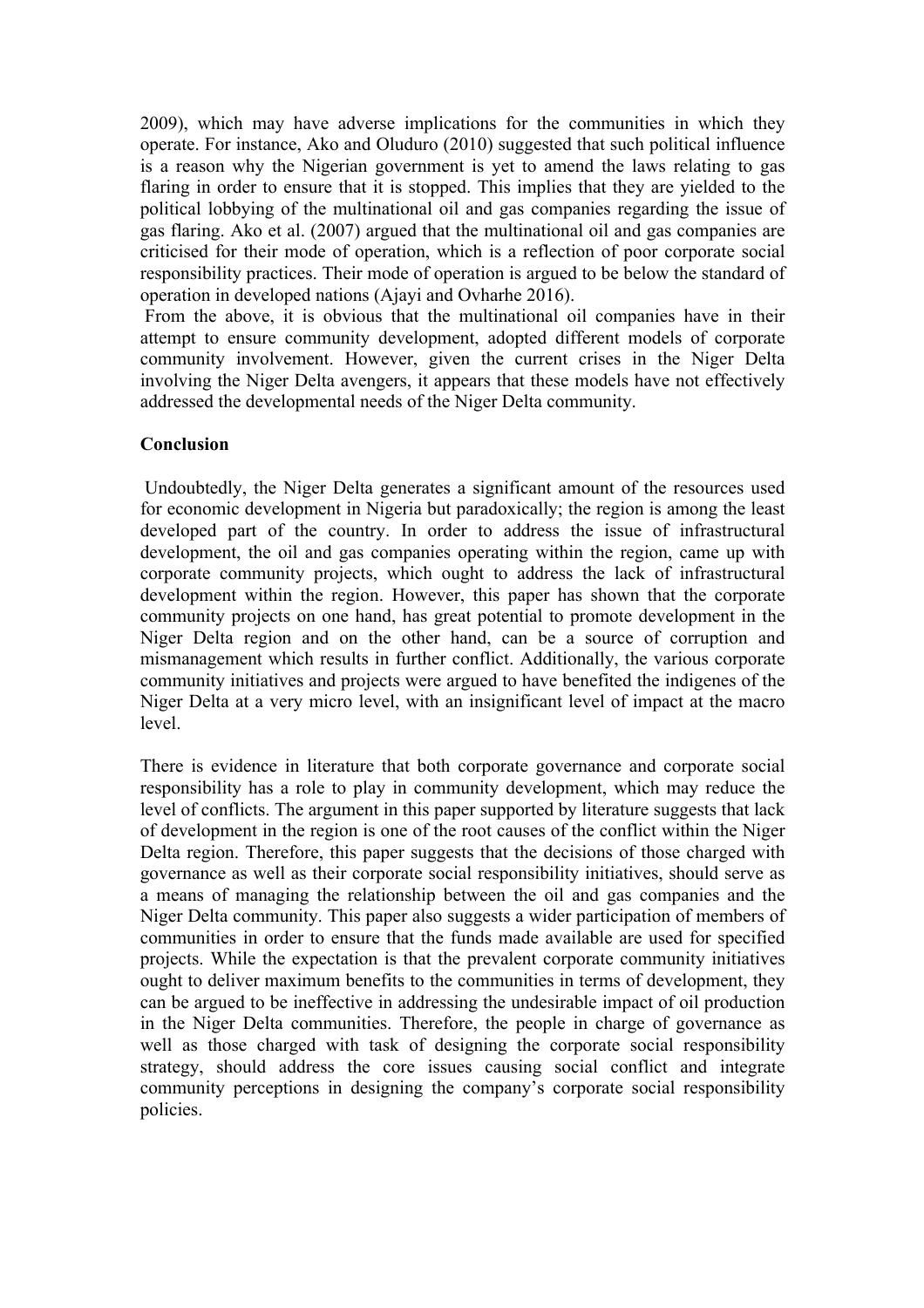## **References**

Acey, C., 2016. Managing wickedness in the Niger Delta: Can a new approach to multi-stakeholder governance increase voice and sustainability?. *Landscape and Urban Planning*.

Ako, R. and Oluduro, O., 2010. Bureaucratic rhetoric of climate change in Nigeria: international aspiration versus local realities. *Paper presented at the 8th IUCN Academy of Environmental Law Colloquium, Ghent, Belgium,* 14-16 September.

Akpan, W., 2006. Between Responsibility and Rhetoric: Some consequences of CSR practice in Nigeria's oil province. *Development Southern Africa* 23(2): 223–40.

Amadi, B.E. and Abdullah, H., 2011. Evaluating Multi-Sector Partnerships for Sustainable Community Development in Nigeria. *Canadian Social Science* 7(6): 272– 9.

AMNESTY INTERNATIONAL 2009, Nigeria. Petroleum, Pollution and Poverty in the Niger Delta. *Amnesty International*, London, AFR 44/017/2009.

Andrews, O.T., 2015. The Nigerian State, oil multinationals and the environment: A case study of Shell Petroleum Development Company (SPDC). *Journal of Public Administration and Policy Research*, 7(2), p.24.

Asuni, J. B., 2009. Understanding the Armed Groups of the Niger Delta. Council on Foreign Relations Working Paper. *New York: Council on Foreign Relations*.

Cadbury report 1992.

http://www.icaew.com/en/library/subject-gateways/corporate-governance/codes-andreports/cadbury-report (Assessed on 12 May, 2016)

Chan, M.C., Watson, J. and Woodliff, D., 2014. Corporate governance quality and CSR disclosures. *Journal of Business Ethics*, *125*(1), pp.59-73.

Christain Aid 2004. Behind the Mask: The real face of corporate social responsibility. London: *Christian Aid*.

Crane, A., Matten, D. and Spence, L.J., 2013. Corporate social responsibility in a global context. Chapter in: Crane, A., Matten, D., and Spence, LJ,'Corporate Social Responsibility: Readings and Cases in a Global Context, 2, pp.3-26.

Du, S. and Vieira Jr, E.T., 2012. Striving for legitimacy through corporate social responsibility: Insights from oil companies. *Journal of Business Ethics*, *110*(4), pp.413-427.

Federal Ministry of Education 2015. Education for all 2015 National Review Report: Nigeria. Nigeria EFA Review Report 2000-2014. Abuja: *Federal Ministry of Education*.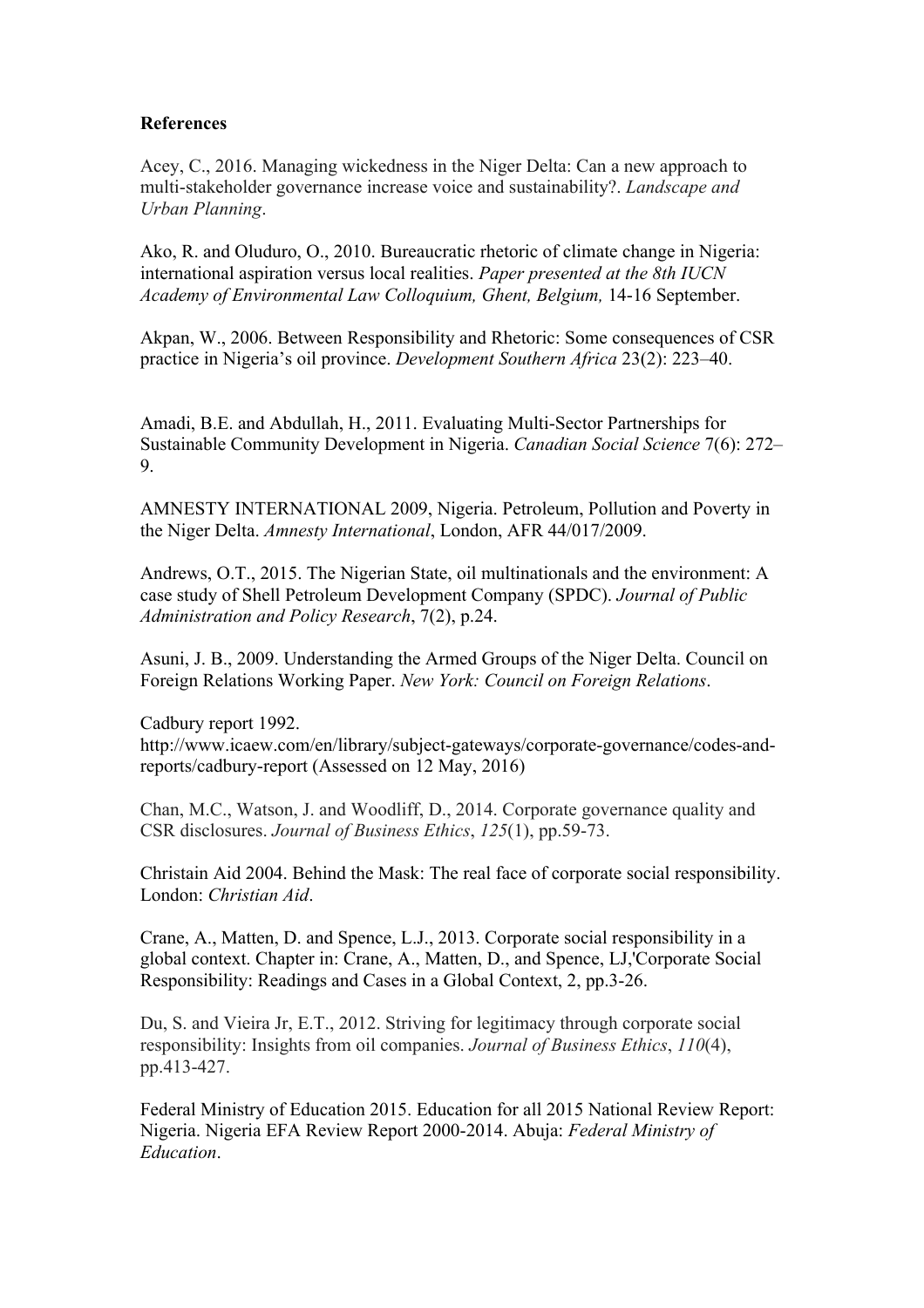Finlayson C., 2003. The business case for sustainable development: the Shell experience. *A Keynote Address Presented at the 2003 Commonwealth Business Forum, Abuja, Nigeria,* 2003.

Frynas, J.G., 2000. Oil in Nigeria: Conflict and litigation between oil companies and village communities (Vol. 1). *LIT Verlag Münster.*

Frynas, J.G., 2001. Corporate and state responses to anti-oil protests in the Niger Delta. *African Affairs*, *100*(398), pp.27-54.

Frynas, J.G., 2005. The False Developmental Promise of Corporate Social Responsibility: Evidence from multinational oil companies. *International Affairs*  81(3): 581–98.

Hardjono, T. W. and van Marrewijk, M., 2001. The social dimensions of business excellence. *Corporate Environmental Strategy*,8:223–33.

Hg, M., 2007. An essay on social responsibility and the limits of the corporate form: A perspective on environmental protection. *Journal of Environmental Law and Practice*, 17: 115–39.

Homssi, A.M., 2012. Flaring Reduction and Emission Minimization at Q-Chem. In: A.AROUSSI and F. BENYAHIA, eds. Proceedings of the 3rd Gas Processing Symposium. *Oxford: Elsevier*. pp. 58-63

Idemudia, U. and Ite, U.E., 2006a. Demystifying the Niger Delta Conflict: Towards an integrated explanation. *Review of African Political Economy* 33(109): 391–406.

Idemudia, U. and Ite, U.E., 2006b. Corporate–community relations in Nigeria's oil industry: Challenges and imperatives. *Corporate Social Responsibility and Environmental Management* 13(4): 194–206.

Idemudia, U., 2014. Oil companies and sustainable community development in the Niger Delta, Nigeria: the issue of reciprocal responsibility and its implications for corporate citizenship theory and practice. *Sustainable Development*, *22*(3), pp.177- 187.

Idemudia, U., 2014. Oil companies and sustainable community development in the Niger Delta, Nigeria: the issue of reciprocal responsibility and its implications for corporate citizenship theory and practice. *Sustainable Development*, 22(3), pp.177- 187.

IEA 2013. IEA [International Energy Agency] Oil market report. *OECD/International Energy Agency*, Paris (2013) Retrieved from: http://www.iea.org/oilmarketreport/

Imomotimi, E.K. and Collins, A.E., 2014. Corporate Social Responsibility and Community Development in the Niger Delta. *Africanology*, 1(1).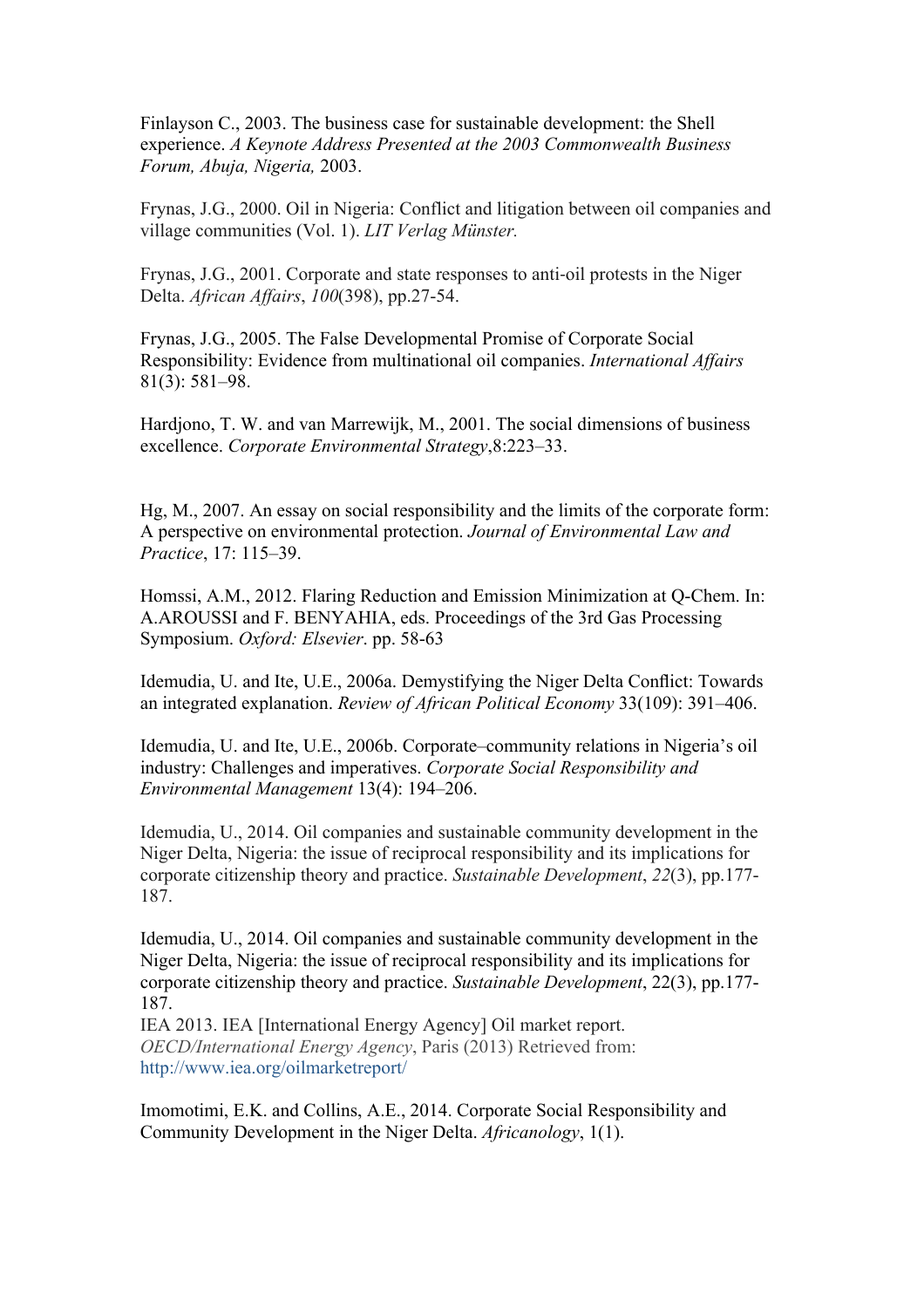ISMAIL, O.S. and UMUKORO, G.E., Modelling combustion reactions for gas flaring and its resulting emissions. *Journal of King Saud University H- Engineering Sciences, (0),*

Ite U. E., 2004. Multinationals and corporate social responsibility in developing countries: a case study of Shell in Nigeria. *Corporate Social Responsibility and Environmental Management* 11: 1–11.

Jamali, D., 2006. Insights into triple bottom line integration from a learning organization perspective. *Business Process Management Journal*, 12: 809–21

Liu, G., Eng, T.Y. and Ko, W.W., 2013. Strategic direction of corporate community involvement. *Journal of business ethics*, *115*(3), pp.469-487.

Marsiglia, E. and Falautano, I., 2005. Corporate social responsibility and sustainability challenges for a Bancassurance Company. *The Geneva Papers*, 30: 485–97.

NNPC 2013. History of the Nigerian petroleum industry. *Nigerian National Petroleum Corporation*, Abuja (2013) Retrieved from:

http://www.nnpcgroup.com/NNPCBusiness/BusinessInformation/OilGasinNigeria/in dustryHistory.aspx

Nwaichi, E and Uzazobona M., 2011. Estimation of the CO2 Level due to Gas flaring in the Niger Delta. *Research Journal of Environmental Sciences*, 5(6), pp. 565-572

Nwankwo, B.O., 2015. The Politics of Conflict over Oil in the Niger Delta Region of Nigeria: A Review of the Corporate Social Responsibility Strategies of the Oil Companies. *American Journal of Educational Research*, *3*(4), pp.383-392.

Nwoke, U., 2015. Neoliberal Corporate Governance, Oil MNCs and the Niger Delta Region: The barriers to effective CSR. *Thesis submitted for Kent Law School: Faculty of Social Sciences*, University of Kent.

Nzeadibe, T.C., Ajaero, C.K. and Nwoke, M.B., 2015. Rethinking corporatecommunity engagement in the petro-economy of the Niger Delta. Singapore *Journal of Tropical Geography*, 36(3), pp.376-393.

Obi, C., 2009. Nigeria's Oil in Global Energy Security: Critical Issues and Challenges, in Ruchita Beri and Uttam Sinha, eds., Africa and Energy Security: Global Issues, Local Responses, New Delhi: *Academic Foundation*.

Obi C., Rustad S. A., 2011a. Introduction: Petro-violence in Niger Delta—the complex politics of an insurgency. In Obi C, Rustad SA (eds) *Oil and Insurgency in the Niger Delta: Managing the Complex Politics of Petro-Violence*, 1–14. Zed Books, London and New York.

Oboreh, J. S., 2010. The Origins and the Causes of Crisis in the Niger Delta: The way forward in V. Ojakorotu (ed), Anatomy of the Niger Delta Crisis: Causes, consequences and opportunities for peace. *Berlin: LIT Verlag.*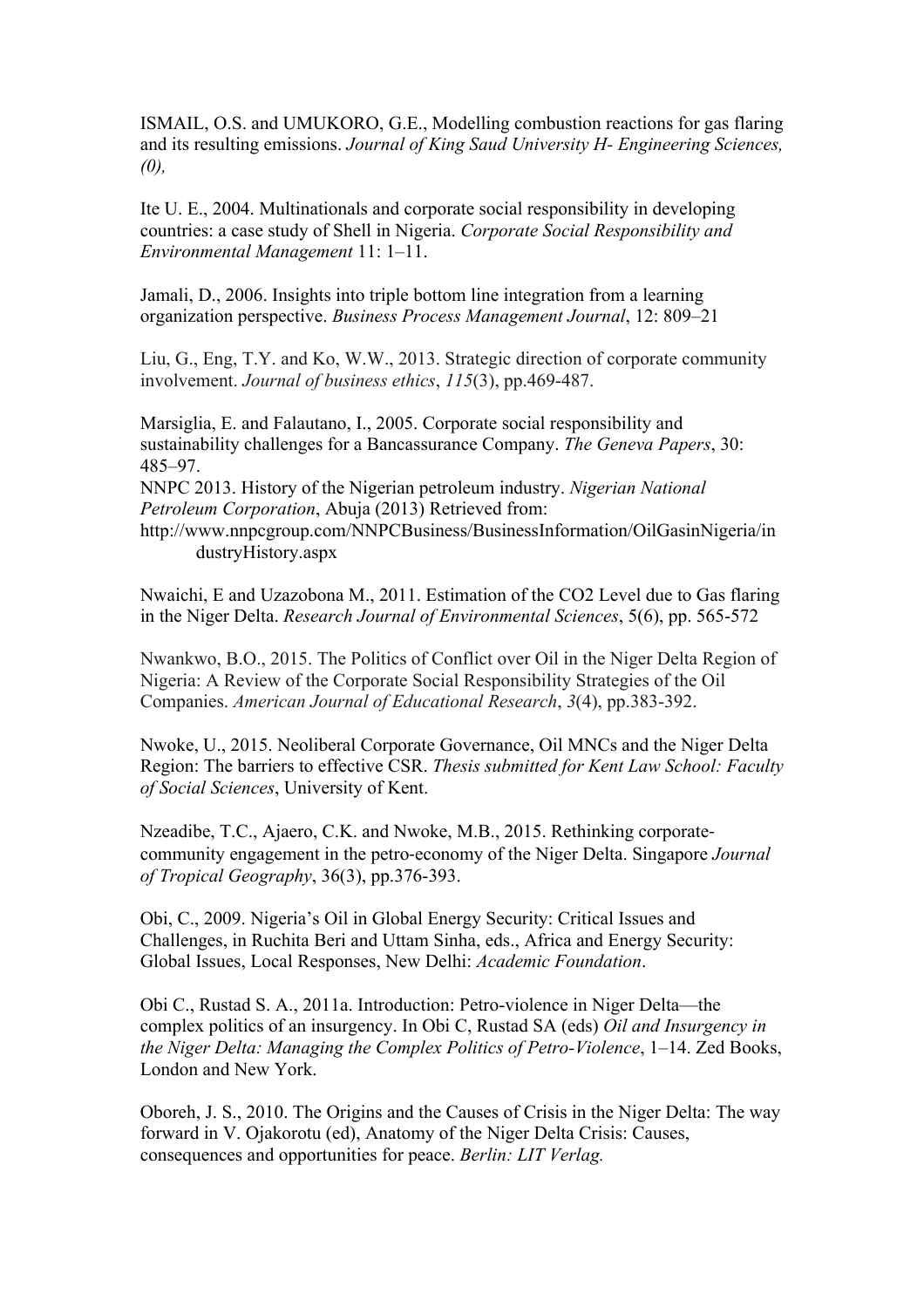Odeleye, I., 2011. Corporate Social Responsibility and the In-House Counsel, in R. Mullerat (ed.) Corporate Social Responsibility: The corporate governance of the 21st century. Frederick, MD: United States of America: *Aspen Publishers*.

Ogula, D., 2012. Corporate Social Resonsibility: Case study of community expectations and the administrative systems, Niger Delta. *The Qualitative Report* 17(73): 1–27.

Okafor, L., 2003. Enhancing Business-Community Relations: The Role of Volunteers in Promoting Global Corporate Citizenship: National Research Report, New Academy of Business and United Nations Volunteers. Retrieved online at http://www.newacademy.ac.uk/research/businesscommunity/invpages (accessed 17 June 2016).

Okolo, P.O., 2014. NDDC, Conflict, Peace–Building and Community Development in the Niger Delta Region. *Global Journal of Political Science and Administration*, *2*(1), pp.36-51.

Okonta, I., 2008. When Citizens Revolt: Nigerian Elites, Big Oil and the Ogoni Struggle for Self-Determination, Trenton, NJ and Asmara: *Africa World Press*.

Olatubosun, D., 1975. Nigerian neglected rural majority. Ibadan, Nigeria: *Oxford University Press.*

Omeje, K., 2005. Oil Conflict in Nigeria: Contending Issues and Perspectives of the Local Niger Delta People. *New Political Economy*, Vol. 10, No. 3.

Omotola, J. S., 2009. Liberation movements and rising violence in the Niger Delta: The new contentious site of oil and environmental politics. *Studies in Conflict and Terrorism* 33: 36–54.

Quak, E. J., 2008. A Delicate Business. Corporate social responsibility and development. *The Broker*, 16 June. (thebrokeronline.eu/Articles/A-delicate-business).

Thomsen, S., 2006. Corporate governance and corporate social responsibility. Corporate Social Responsibility (pp. 40-54). *Palgrave Macmillan UK.*

Shell Petroleum Development Company (SPDC), 1998. People and the Environment: 1997 *Annual Report. SPDC*: Lagos, Nigeria.

Shell Petroleum Development Company (SPDC), 1999. People and the Environment: 1998 *Annual Report. SPDC*: Lagos, Nigeria.

Shell Petroleum Development Company (SPDC), 2000. People and the Environment: 1999 *Annual Report. SPDC*: Lagos, Nigeria.

Shell International, 2002. People, Planet and Profits: the Shell Report 2001. Shell Centre: London.

Shell Petroleum Development Company (SPDC), 2004a. People and the